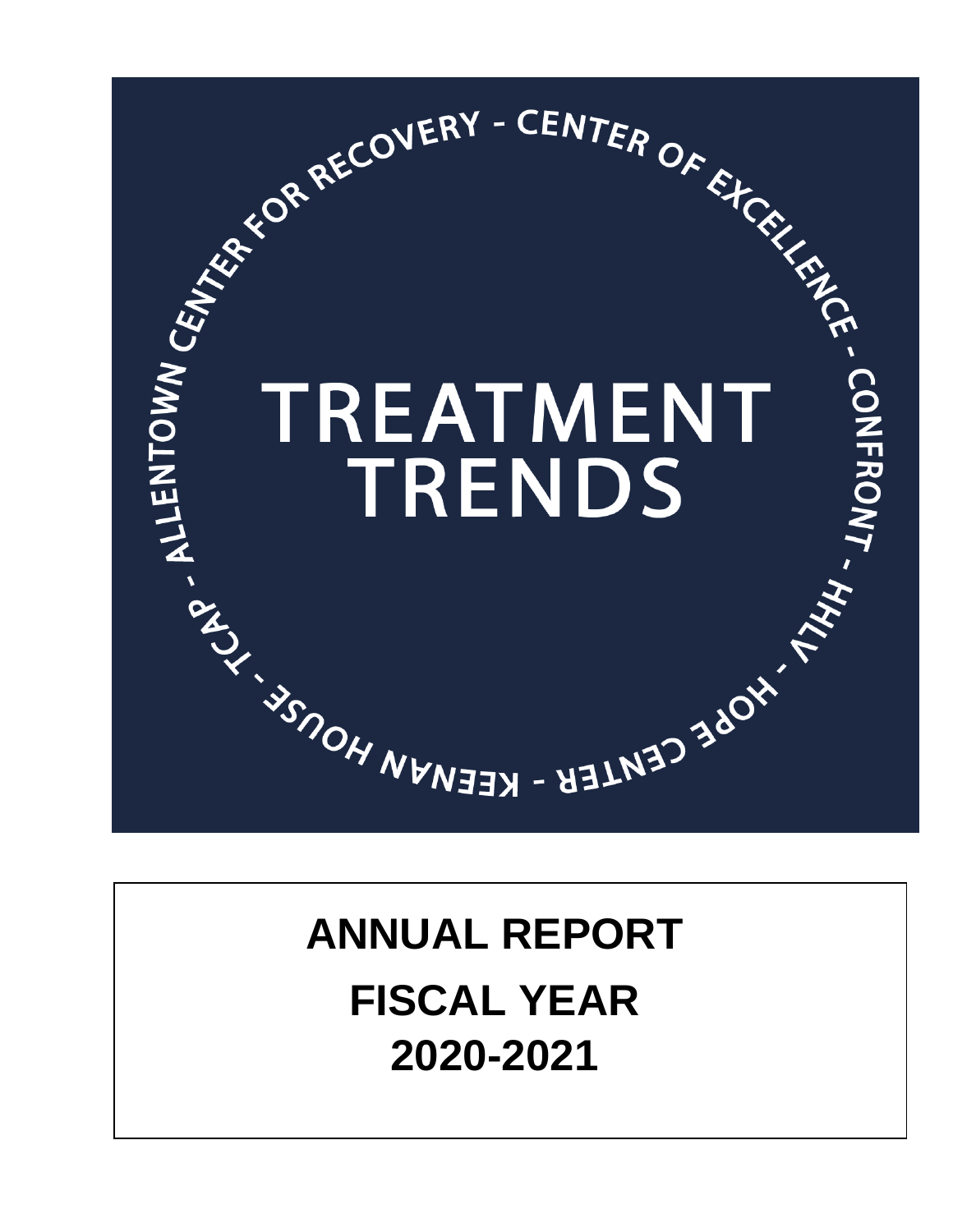## *Executive Director's Message*

Dear Friends,

As the saying goes - when the going gets tough, the tough get going. And so it has been with Treatment Trends. Support from the CARES Act, bridge funding from Managed Care Companies, and local foundation grants sustained our services and prevented potential devastation due to COVID-19.

We are emerging stronger, focused, and determined to continually improve our services to meet our mission to alleviate the suffering caused by substance use disorders.

One of the major projects we've tackled is transitioning from using paper records to electronic health records. We are grateful to Lehigh County and Northampton County Drug and Alcohol for supporting us to be able to undertake this necessary service improvement.

Our name Treatment Trends recognizes emerging issues and practices in the field. We've been able to adapt our philosophy to be inclusive of Medication Assisted Treatment. We've added recovery support as a necessary component of the services we provide.

We submitted a proposal to be able to develop one of the first recovery centers in Lehigh County. The Allentown Center for Recovery began in January of this year with funding from Lehigh County Drug and Alcohol. We have quickly outgrown our temporary space at St. John's UCC and look forward to moving this fall to a larger building.

We've expanded our services in the eastern portion of the Lehigh Valley. In addition to the Hope Center and TCAP, we began providing case management and recovery support under several initiatives serving Northampton County residents, with support from the county's Division of Drug and Alcohol and Northampton County Courts.

With grant funding from the PA Department of Drug and Alcohol Programs, we implemented recovery supports for families during the virtual age of COVID. We learned many lessons and will look forward to more of this kind of work in the future. We also programmed two virtual trainings and successfully held a full-day in person conference in August 2021 to enhance family recovery support in the Lehigh Valley.

Every day we are inspired by our talented staff who are rising to meet challenges and surmount obstacles. We've promoted from within in establishing leadership for our programs and look forward to ensuring Treatment Trends flourishes.

As always we thank the members of our Board of Directors and our partners in the community for keeping the people we serve at the forefront of every conversation we have and every decision we make. Those we serve deserve our best. They are, after all, the reason we do what we do.

This is a new era for Treatment Trends.

 $f_{\nu}$ *form*  $\epsilon \alpha$  *allengture*  $\epsilon$ <br>John E. Dillensnyder III, Executive Director Chris Jacob, Associate Director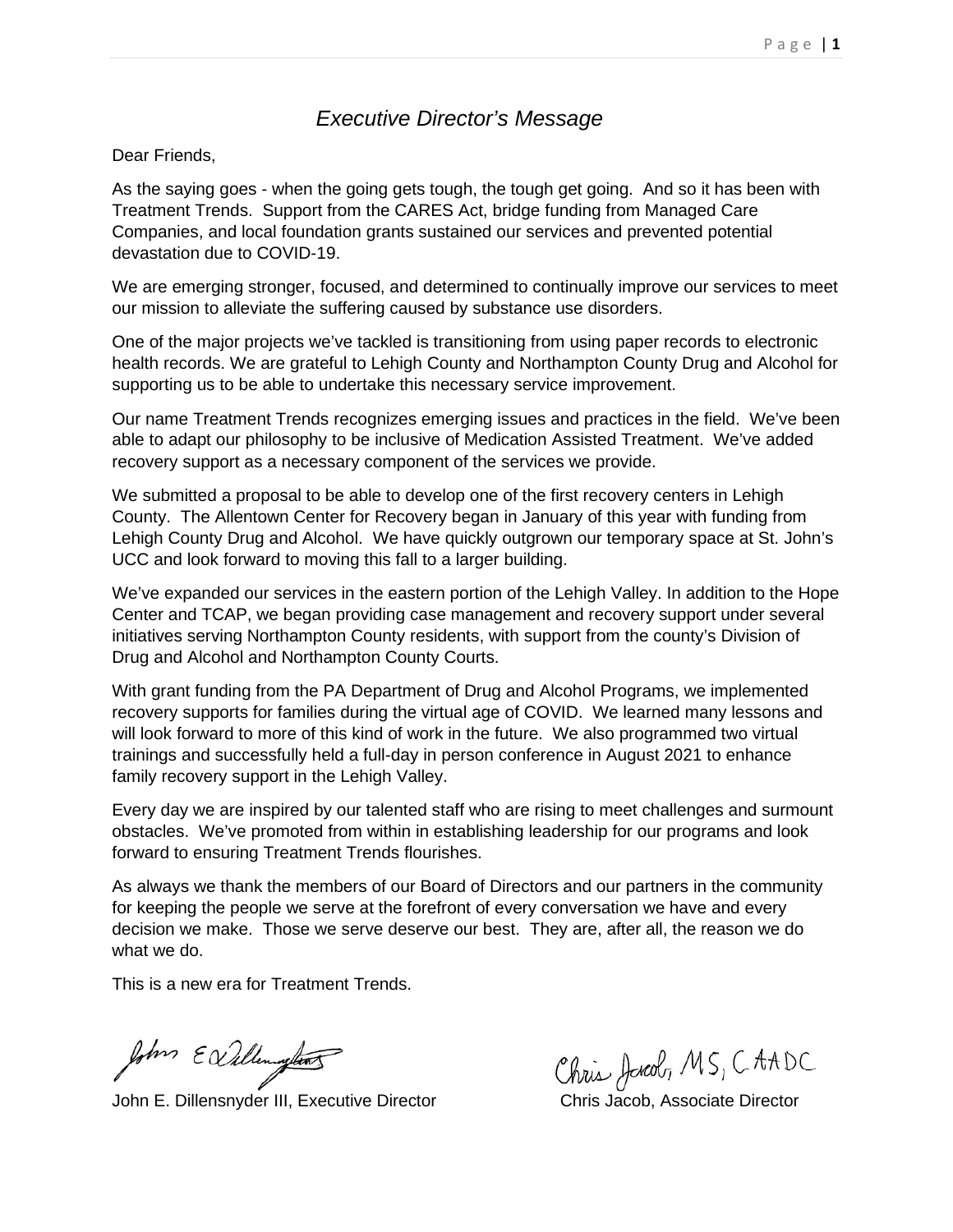#### TREATMENT TRENDS, INC.

#### **2020/2021**

#### **BOARD OF DIRECTORS**

CHAIRPERSON Jack Bury VICE-CHAIRPERSON Maureen McManus TREASURER/SECRETARY Nancy Kahn

## BOARD MEMBERS Chuck Beasley David Quier

 Thomas Johns Mary Youtz

#### **FOUNDATION**

**CHAIRPERSON**  E. Michael Feller VICE-CHAIRPERSON Vacant SECRETARY/TREASURER Diana Laudenslager MEMBERS Michael Harle Anne Hills Maynard Cressman

Treatment Trends, Inc. (TTI) is a private, non-profit 501(c)(3) corporation. We seek to lessen suffering caused by addiction to alcohol and other drugs by providing compassionate inpatient and outpatient treatment services in partnership with the criminal justice and human service systems. Our goal is to help individuals gain longterm recovery from their addiction and related self-destructive behavior.

Services are delivered through the divisions of Treatment Trends:

- Keenan House
- Halfway Home of the Lehigh Valley
- Confront
- Richard S. Csandl Recovery House
- **Treatment Continuum Alternative Program**
- **Center of Excellence**
- **Allentown Center for Recovery**
- **Northampton County Recovery Centers,**
- **Case Management & CRS Services**

#### TREATMENT TRENDS FOUNDATION, INC.

The Treatment Trends Foundation assists in carrying out the mission of the corporation. This includes providing a continuum of care for addiction treatment and violence prevention. The corporation and foundation provide direction and assure funding for the varied programs available within the Treatment Trends continuum.

#### TREATMENT TRENDS TRAINING INSTITUTE

The Treatment Trends Training Institute coordinates the delivery of in-depth, quality training for professionals working in the fields of substance abuse, mental health, criminal justice, and child welfare. Treatment Trends also co-sponsors Pennsylvania Department of

Drug and Alcohol training with Lehigh County.

#### QUALITY ASSURANCE PROGRAM

The goal of the Quality Assurance Program is to assure the quality of client care consistent with the Treatment Trends, Inc. mission and the policies and procedures of all Treatment Trends, Inc. programs. The Quality Assurance Program activities and committees assure compliance with state licensing requirements and accreditation standards.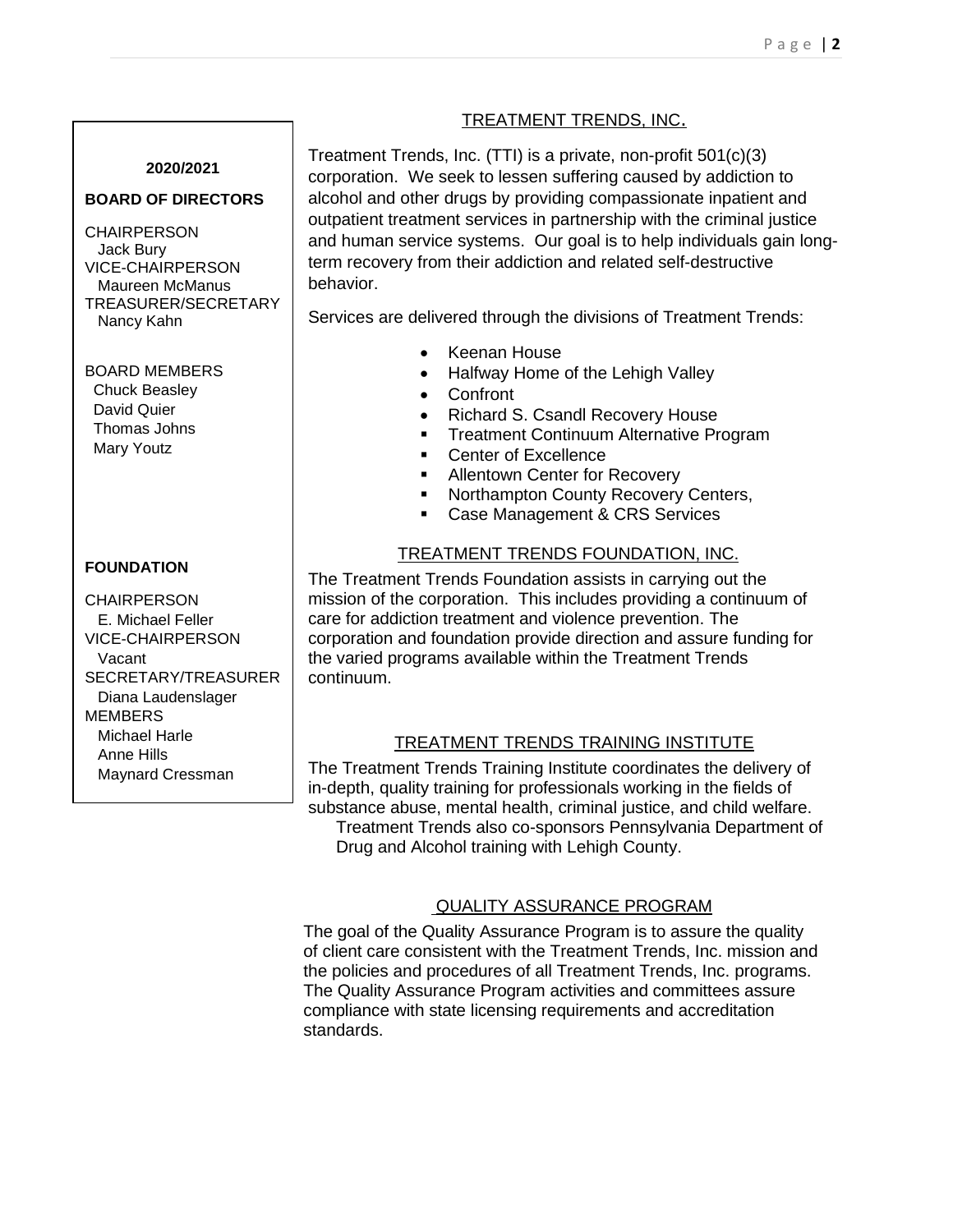# **Keenan House**

Keenan House was established in 1972 as a Therapeutic Community (TC). In the decades since, Keenan House staff have continuously modified the TC modality to reflect trends in the treatment field, including shortened lengths of stay, increasingly serving more clients impacted by trauma and co-occurring mental health conditions, and most recently the inclusion of Medication Assisted Treatment into an abstinence-based program. Keenan House continues to serve adult men.

Recognizing shorter lengths of stay have diluted the fidelity of 'community-as-method' foundation of the TC, and desiring to develop an individualized, client-centered program, staff began in earnest to modify Keenan House's treatment program in September 2019. The modality is reflecting the ASAM criteria and DDAP designation for level 3.5 clinically managed high intensity habilitative and rehabilitative residential treatment. Treatment is being modified to identify the individual needs of each client to meet his specific treatment needs and guide him to specialized service areas.

Positive elements of the TC, such as identifying resident leaders, and a morning meeting to generate a good feeling and establish a positive environment, are incorporated into the new treatment program design. The value of service is also being preserved as the residents will continue to give back to the community in various volunteer capacities during their treatment stay.

Concurrent with planning to develop new programming, Keenan House enhanced its Medication Assisted Treatment (MAT) program, which was expanded this year to include offering buprenorphine (Suboxone) in addition to Vivitrol, which KH began providing in 2018 for residents who are clinically appropriate to participate. Care managers with Treatment Trends' Center of Excellence for Opioid Use Disorder coordinate client participation in MAT.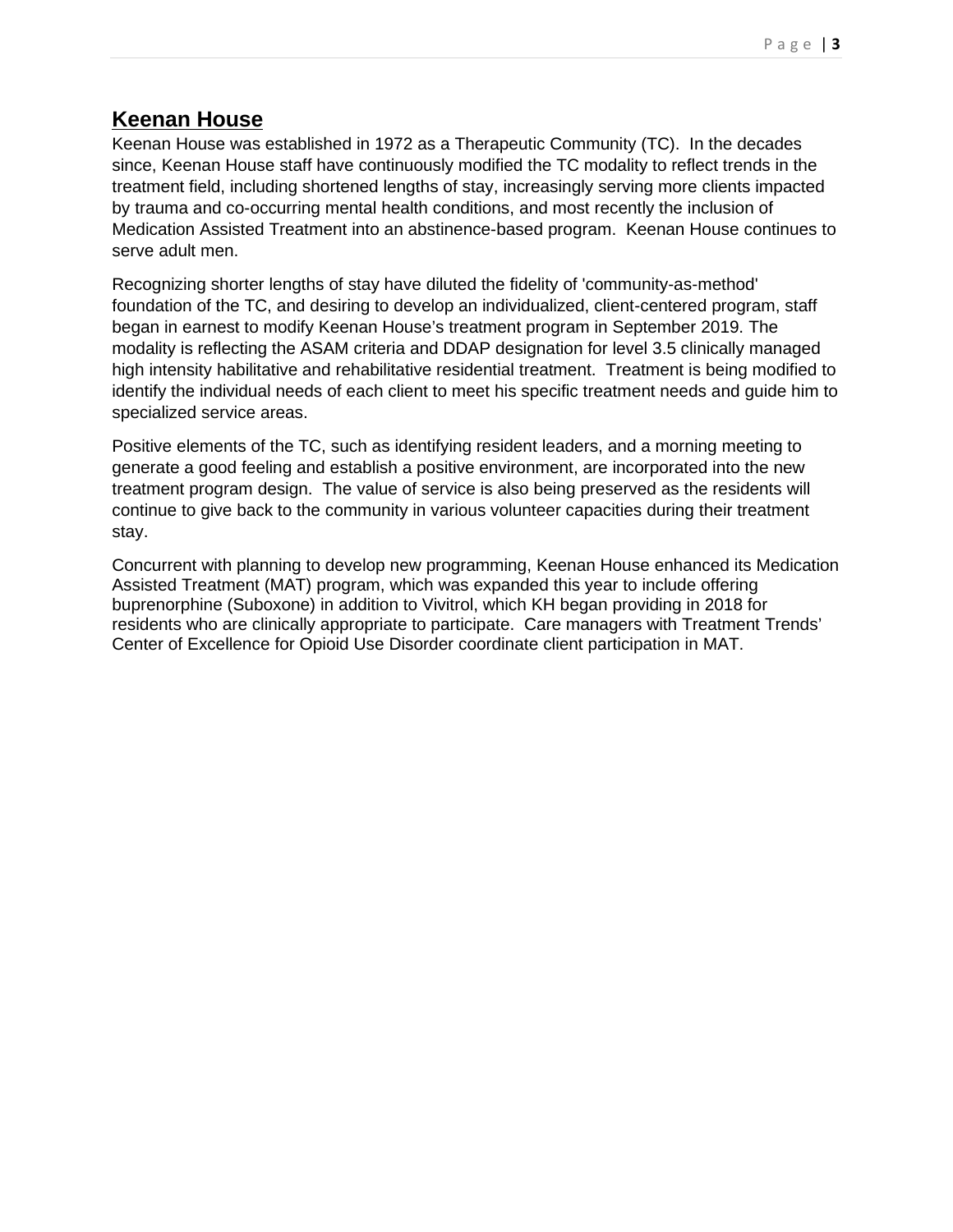#### ADMISSIONS AND DISCHARGES:

Keenan House served 336 unduplicated clients during the year. For FY 2020-2021, Keenan House had a 63% completion rate compared to 68% the previous year. Referral sources were: 32 voluntary, 133 county probation, 23 pretrial, 24 county Intermediate Punishment Programs (IPP), 32 State IPP (SIP), 21 court-ordered, and 71 PA Board of Probation and Parole (PBPP). Average length of stay was 49 days for completers. This is down from 65 last year.

165 clients (49.1%) had a pre-existing psychiatric diagnosis and an additional 49 were provided services by a licensed psychiatrist, improving treatment outcomes and reducing risk for relapse.

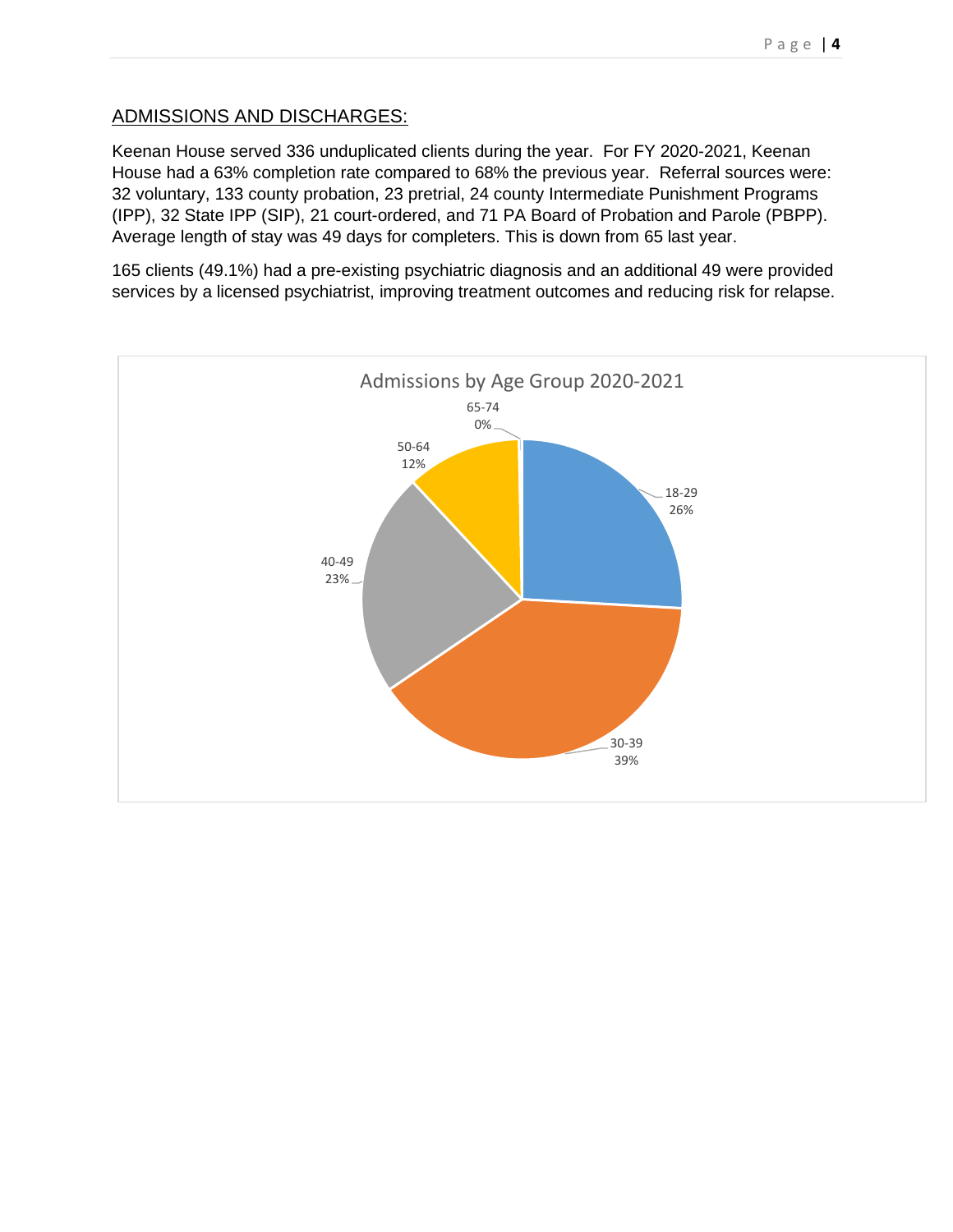



Primary Drug of Abuse 2020 - 2021 Heroin 83 Alcohol 75 Cannabis 55 Amphetamines 50 Cocaine/Crack 46 Synthetic Opiates 11 Synthetic Cannabis 9 Hallucinogens 3 Buprenorphine  $\Box$  2 Denies 1 ш Benzodiazepine  $\blacksquare$  1 0 10 20 30 40 50 60 70 80 90

204 clients (61%) reported two or fewer treatment episodes of any kind prior to their admission to Keenan House, while 132 clients (39%) reported three or more.

Status of the total of 305 discharges during the fiscal year is outlined below.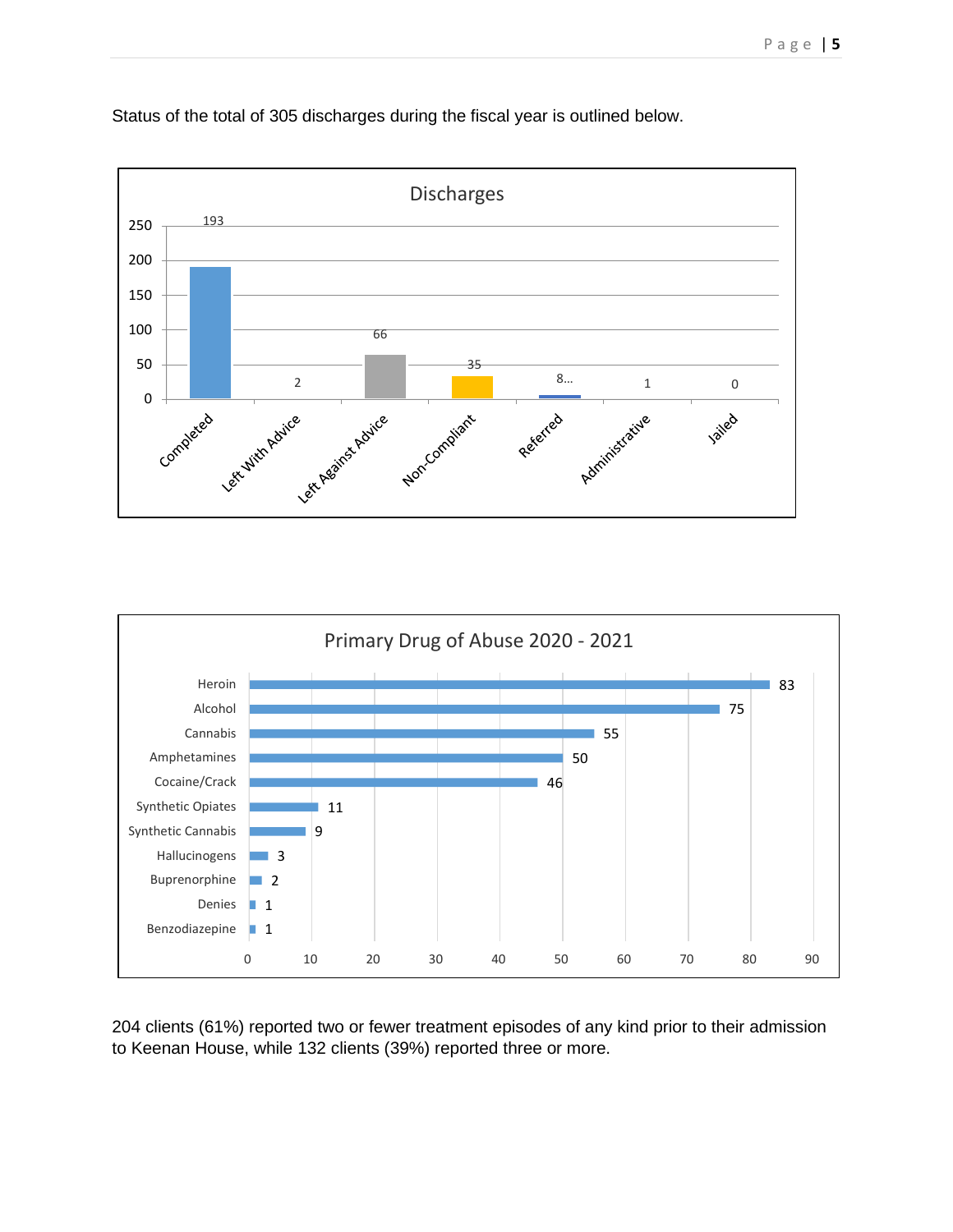# AFTERCARE/FOLLOW UP:

Keenan House is responsible for follow-up for each client that completes treatment or is referred to outpatient care. The chart below indicates compliance for each quarter.



## CHALLENGES:

As Keenan House has evolved away from the TC model, there have been several challenges over the past year. Disruption in referral processes, due to pandemic restrictions, has created an opportunity to redesign the treatment modality. In addition, the Pennsylvania Department of Drug & Alcohol Programs (DDAP) has made changes to their treatment expectations statewide and the program has focused on implementation, to provide the best treatment possible. Additional resources have been deployed to meet these requirements, including certified recovery specialists (CRS) and the Recovery Center.

Treatment Trends has been removing itself from the contractual relationship with the Pennsylvania Department of Corrections in order to focus on our core mission of patientcentered care without the community corrections component. In August 2020, the last state corrections referrals were discharged and the treatment program has welcomed new staff and clients. Covid-19 mitigation measures have been successfully implemented and no patients have tested positive, though several staff had self-quarantined because of potential exposures, in an abundance of caution.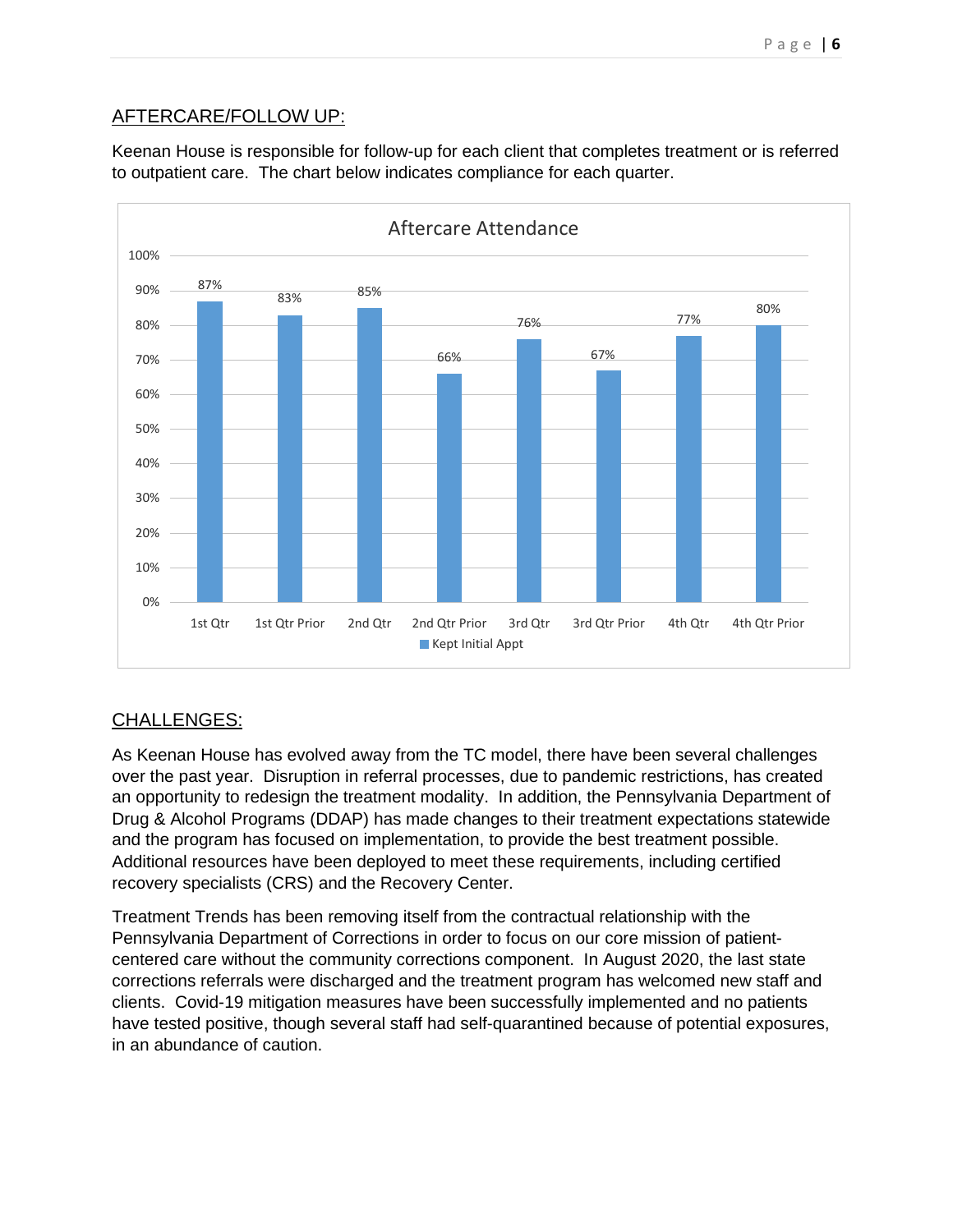As pandemic restrictions have eased, the family program has been reinstated, with constrictions on time allowances and the number attending. The family program will continue to be modified as necessary in order to bring together our clients and their loved ones during this difficult time.

In October 2020, Treatment Trends reinstated a policy allowing residents to smoke outdoors with staff supervision, which has facilitated patient compliance with indoor smoking restrictions.

#### ACCOMPLISHMENTS:

Treatment Trends and the Center of Excellence have continued to work together to provide Vivitrol and Suboxone as forms of Medication Assisted Treatment (MAT) and as recently as May 2021, have begun offering Sublocade. The treatment team has welcomed a new medical director, a nurse, and a medical services specialist.

### COMMUNITY OUTREACH and SERVICE

Keenan House clients have continued to participate in various community outreach services during the past year. Clients have been helping neighboring churches during inclement weather and helping other organizations with clean-up such as yard work and painting.

This community service is a fundamentally meaningful way to allow clients to "give back" to the community, especially in this time of need. Participation is voluntary, separate from treatment requirements, and comprises between three to eight hours of help per event.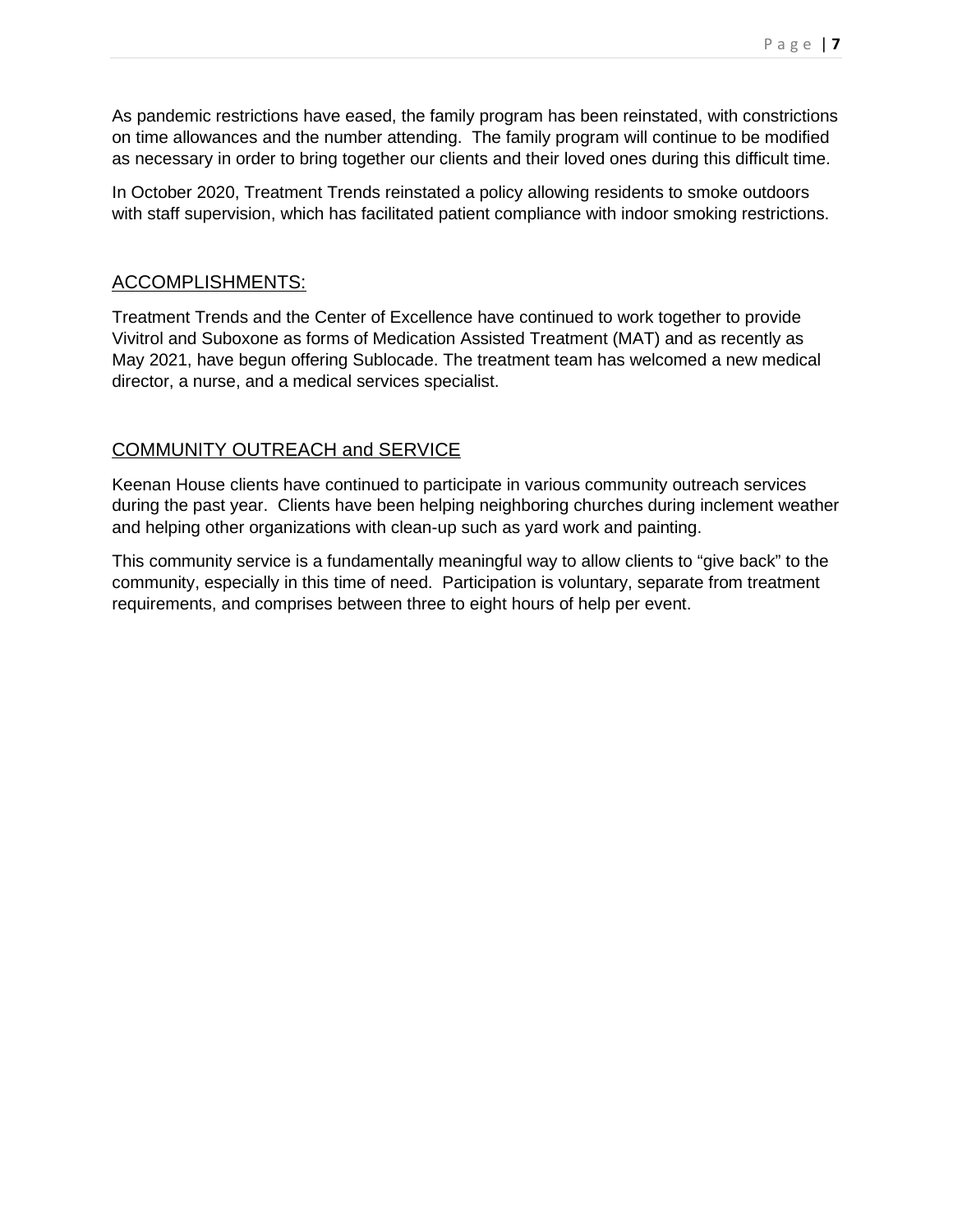# **Halfway Home of the Lehigh Valley**

The Halfway Home of the Lehigh Valley, a division of Treatment Trends, Inc. is an adult, 40 bed, state licensed and regulated, community-based drug and alcohol treatment facility. The facility houses both men and women in separate halls of residence. It is professionally staffed and managed in a supportive, chemical-free environment. Residents must meet the 3.1 level of care to be considered for admission; most typically, individuals will step down to the HHLV from a higher level of care. In accordance with the American Society of Addiction Medicine (ASAM) criteria, the length of stay for this level of care is individually based, but will typically range between 90 and 180 days.

The Halfway Home of the Lehigh Valley (HHLV) provides a balanced approach to treatment and recovery for individuals with substance use and co-occurring disorders.

Counseling methods most frequently used include Cognitive Behavioral Therapy (CBT), Personcentered Therapy, Dialectical Behavior Therapy, and Humanistic Therapy. Solution-focused Processing and Motivational Interviewing are used daily by our professional staff to help residents learn to seek independent resolution.

Historically, the HHLV has utilized a 12-step facilitation model, however, recently, we have expanded to incorporate various recovery models into our programming. Individuals who reside at the HHLV are encouraged to sample a variety of recovery approaches to discover what he or she feels most comfortable pursuing upon completion. Recently, residents have expressed interest in attending and participating in the facilitation of equally important subsets of recovery meetings, such as SMART, Sync, and Celebrate Recovery.

The program focuses on successful reintegration for each individual. Residents are encouraged to find suitable employment, maintain financial stability, and plan for their future with the help of professional staff, as they prepare to transition to the community. While residing at the HHLV, residents leave for work and return, maintaining a schedule that includes individual and group treatment, recovery support meetings, and maintenance of individual responsibilities.

Residents attends group, participate in recreational activities, and share meals together. The connections they make, both inside and outside these walls, have proven to positively impact them for years to come.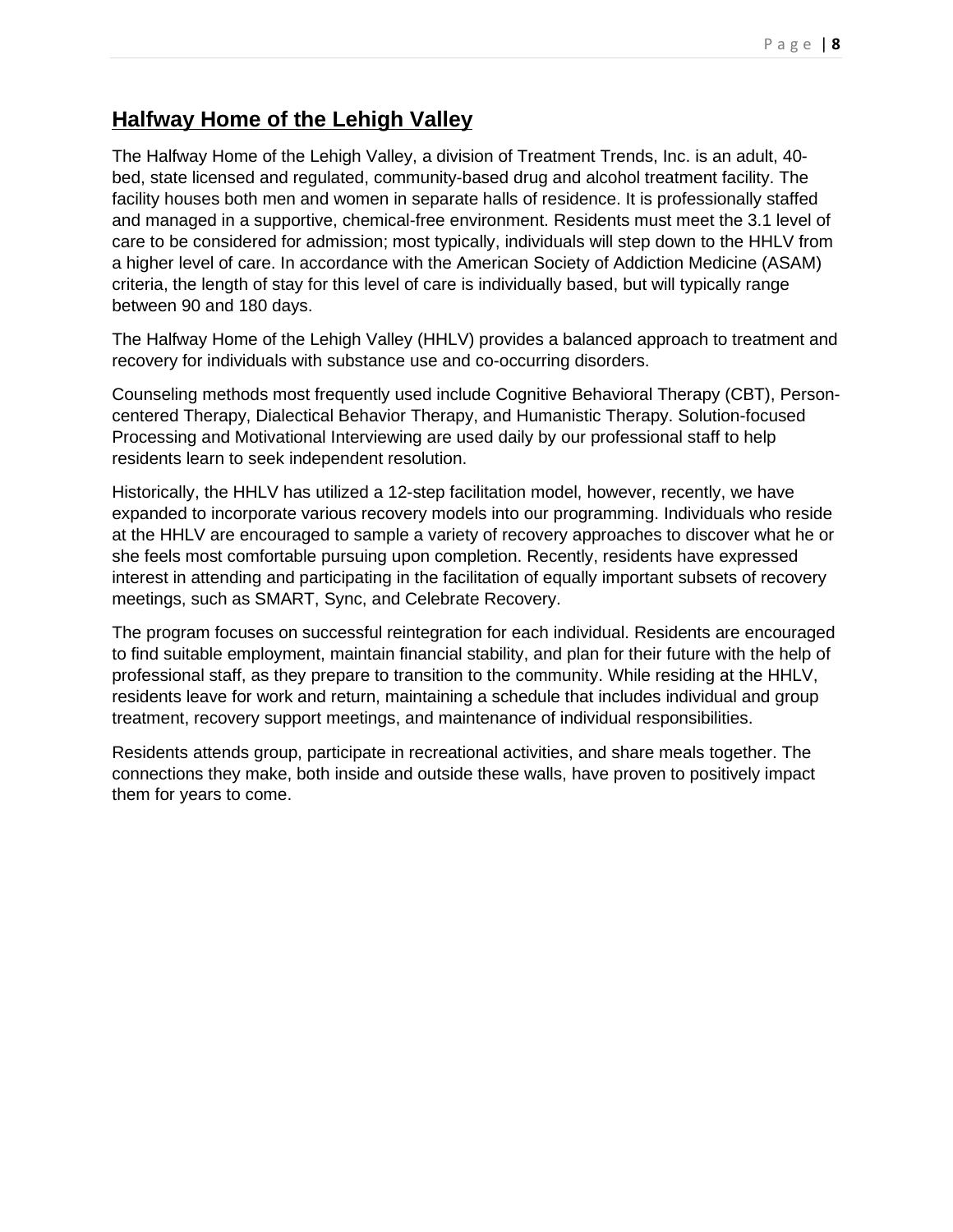# ADMISSIONS/DISCHARGES:

Outlined in the chart below were 199 clients served in the program and 169 discharges. The Fiscal year 2020-2021 showed a 42% completion rate compared to 44% in the previous year.

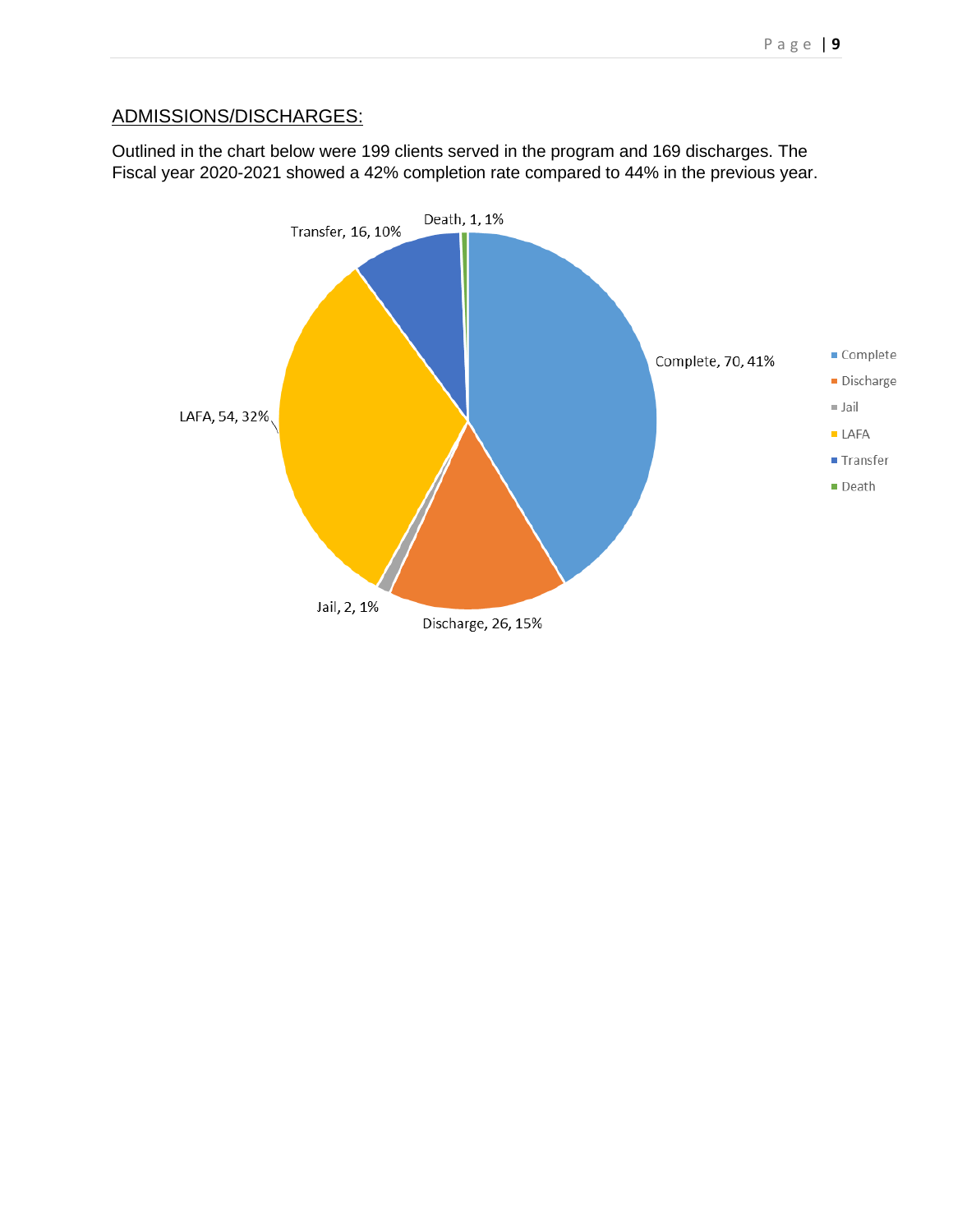# REFERRAL SOURCES:

Halfway Home of the Lehigh Valley contracts with Single County Authorities in Central and Eastern Pennsylvania and Medicaid managed care organizations.

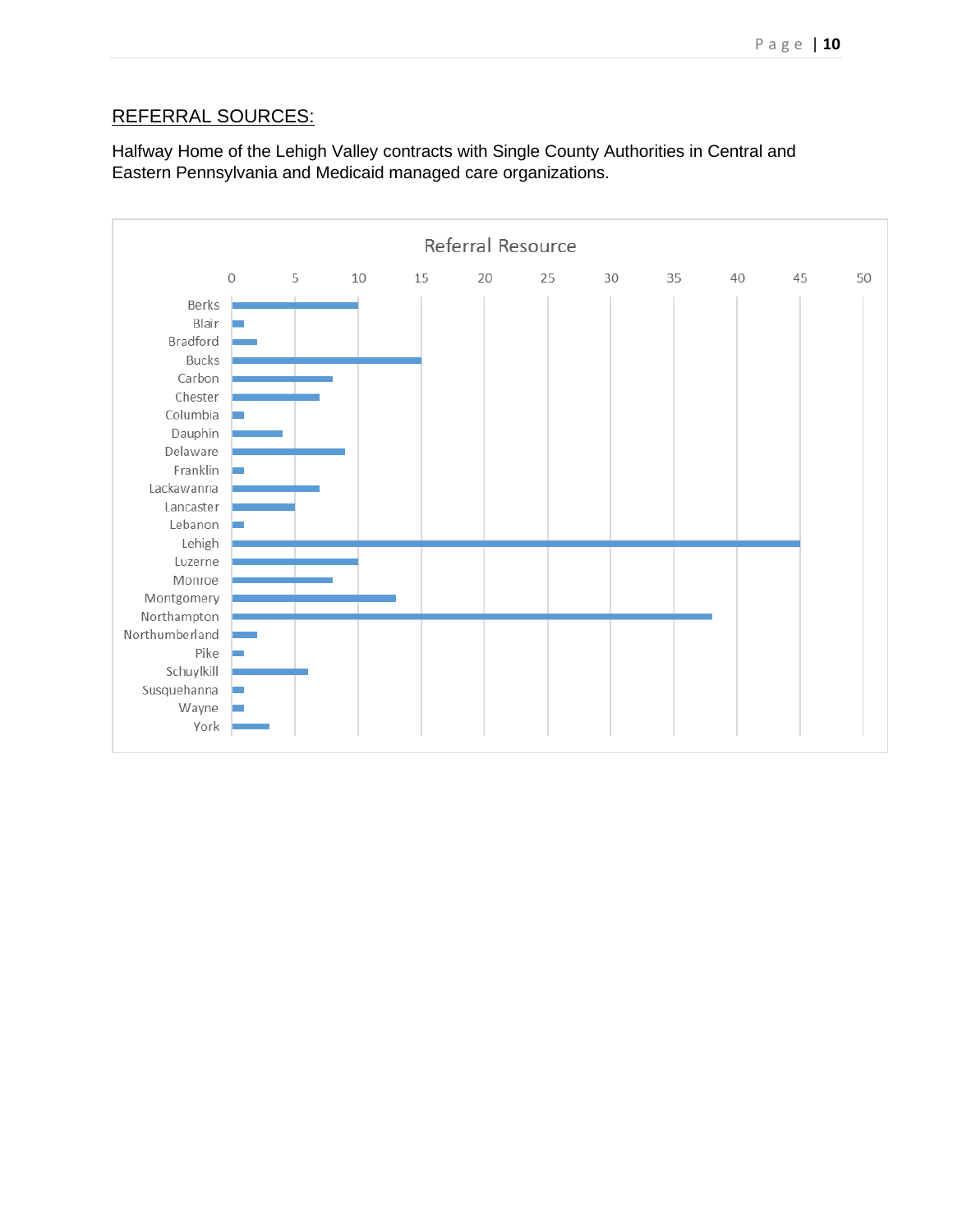#### AFTERCARE/FOLLOW UP

Residents should develop social and recovery supports systems to maintain long-term recovery goals and self-regulated recovery. The development of these supports and sober living skillsets are essential to the advancement of the clients' overall wellness and the main focal point to the therapeutic care utilized within the treatment modality. Likert scales are administered to clients upon admission and completion of treatment to assess the progress of social supports and financial stability through the treatment process.



### CHALLENGES:

The largest challenge experienced this year continues to be the effects the COVID-19 pandemic has had on the recovering community. The Halfway Home of the Lehigh Valley, along with a majority of Drug and Alcohol Treatment facilities, have faced unprecedented challenges that span across several areas, affecting staff and clients alike.

Treatment Trends, Inc. developed a specific COVID-19 protocol; when a client experiences symptoms consistent with COVID-19, he or she is assessed, tested, and quarantined. The physical aspect of transporting clients and moving their belongings to the designated quarantine wing has taken away from staff responsibilities. Moreover, during the quarantine period, staff are responsible for bringing the client all meals, medication, and treatment work, along with any other needs that may arise. In the event a client tests positive, all roommates and any person in close proximity to that individual, must be quarantined in a separate location. This has reduced our ability to accept new clients, as we must remain under our maximum capacity to ensure the capability to quarantine, if necessary. This has caused us to generate a waitlist, decreasing our ability to serve.

In addition, we have noticed an increase in residents' mental health symptoms throughout the pandemic. We believe this is attributed to lack of community support, isolation, and grief and loss combined.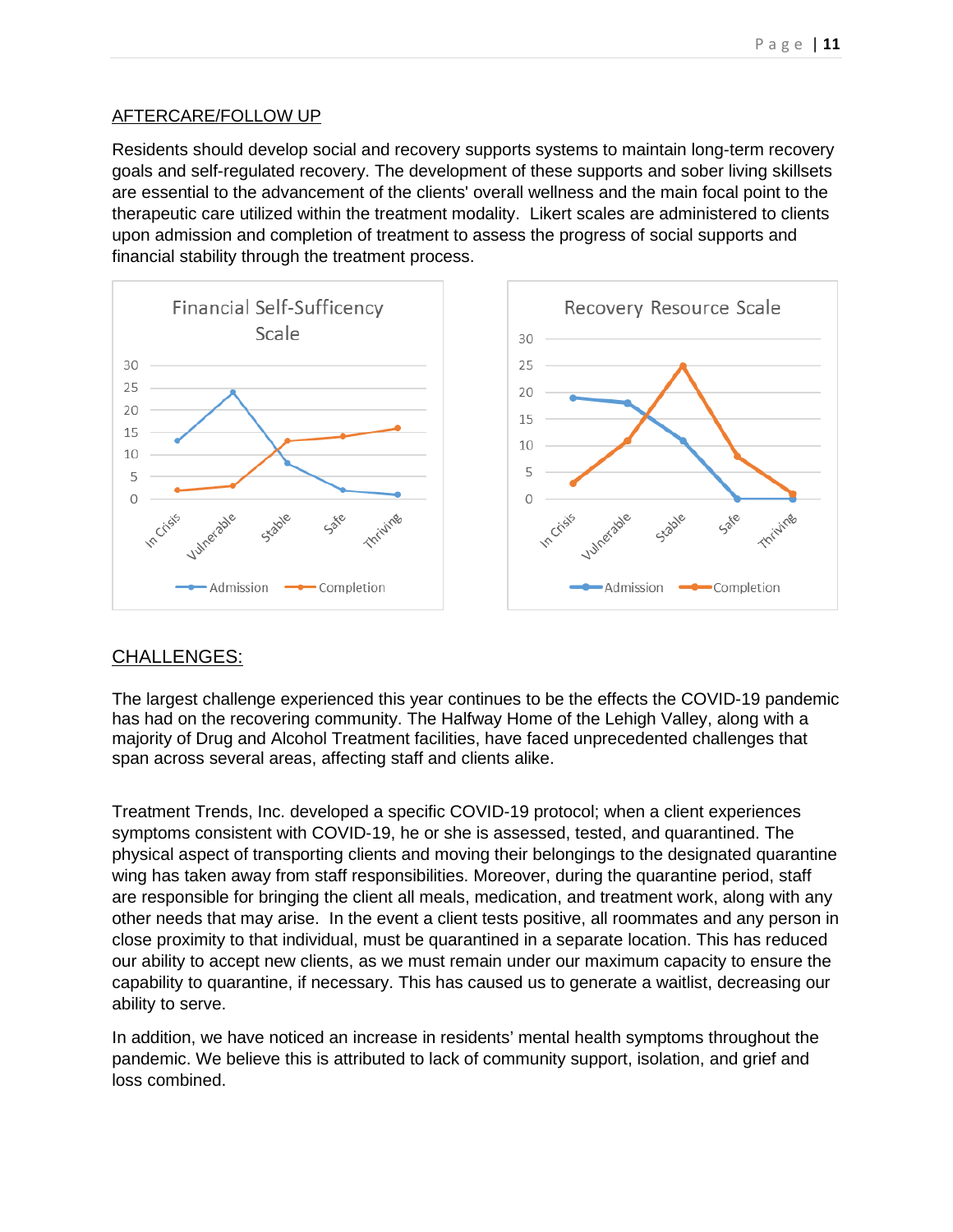Our staff are essential workers; we have worked face-to-face with our clients since the inception of the pandemic. In dealing with personal grief, loss and isolation, along with serving a noticeably deprived population, staff have begun to burn out, leading to a higher turn-over rate.

## ACCOMPLISHMENTS:

The Halfway Home of the Lehigh Valley has perceived several accomplishments over the past year:

- We expanded our device policy to allow for residents to utilize additional forms of telecommunication. We have seen strengthened family bonds and increased community support relationship development. The professional staff has used this experience to teach the residents how to use various forms of communication and social media in a safe and productive way. Residents have learned how to safely advertise their professional accomplishments and subsequently, have discovered an influx of employment opportunities.
- We have partnered with community resources to support our residents through the pandemic. The residents have been encouraged to spend time at both Recovery Centers located in Center City Allentown, and Certified Recovery Specialists are offered to residents upon admission and as needed throughout their recovery journey.
- The Halfway Home of the Lehigh Valley has partnered with a large, nationally recognized cooperation, to launch a pilot program for residents interested in careers focused warehousing. The Second Chance program, specifically designed by a former client, was developed to aid HHLV residents with long-term career paths. Residents are provided transportation to and from the site, and only permitted to work 8 hours daily within the first 90 days of employment. This allows the client to focus on their recovery.
- Lastly, Treatment Trends, Inc. has worked to bring all Medication-Assisted Treatment in house. Our new medical team has expanded their hours to include evenings and weekends, making it easier and more convenient for the HHLV residents to maintain a regimen. This new development has allowed for all residents to feel comfortable asking for treatment, regardless of their employment.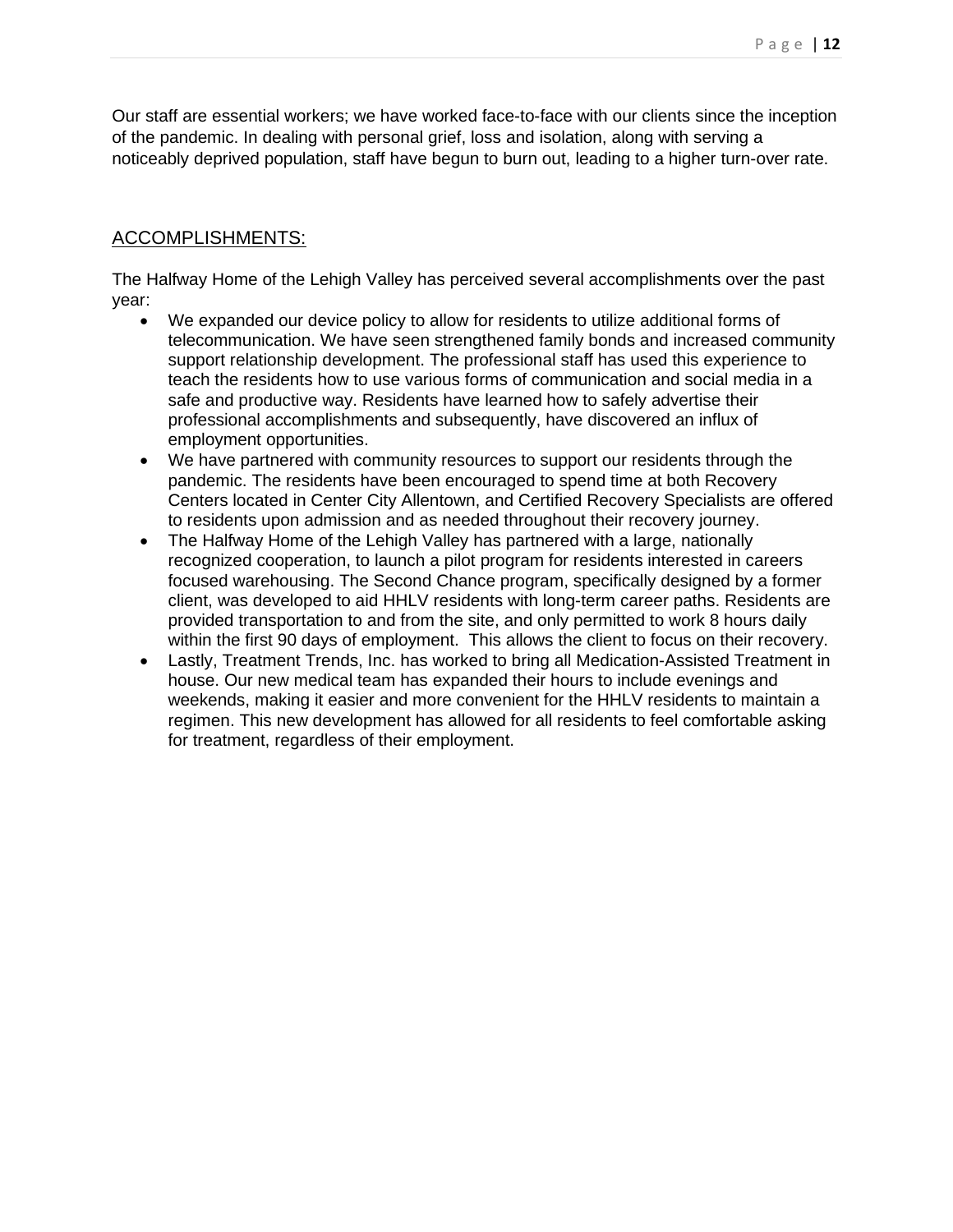# **Confront**

Confront provides comprehensive outpatient and intensive outpatient treatment for substance use disorder for adults and outpatient services for adolescents. A therapeutic combination of group and individual counseling is utilized. These act to promote both drug and alcohol abstinence, and to enhance or develop a variety of skills necessary to sustain recovery. These skills were either never learned, were underdeveloped, or were maladapted as a result of the addiction lifestyle or prison culture.

In April 2014, Confront began providing drug and alcohol assessments. Assessments determine what level of treatment is needed. Understanding the nature and extent of substance use, abuse, or addiction is essential to make sure an individual receives the proper level of care.

In July 2019, Confront began offering case management services provided by a grant from Lehigh County SCA to meet client's treatment and non-treatment goals by coordinating care across systems and services according to the client's individualized strengths, needs and goals. This grant ended as of October 9, 2020.

Confront implements team approaches in partnership with a variety of stakeholders including Probation, Parole and the Office of Children and Youth Services to enhance clients' accountability and responsibility.

### **ASSESSMENTS**



During FY 2020-2021: 489 assessments were completed.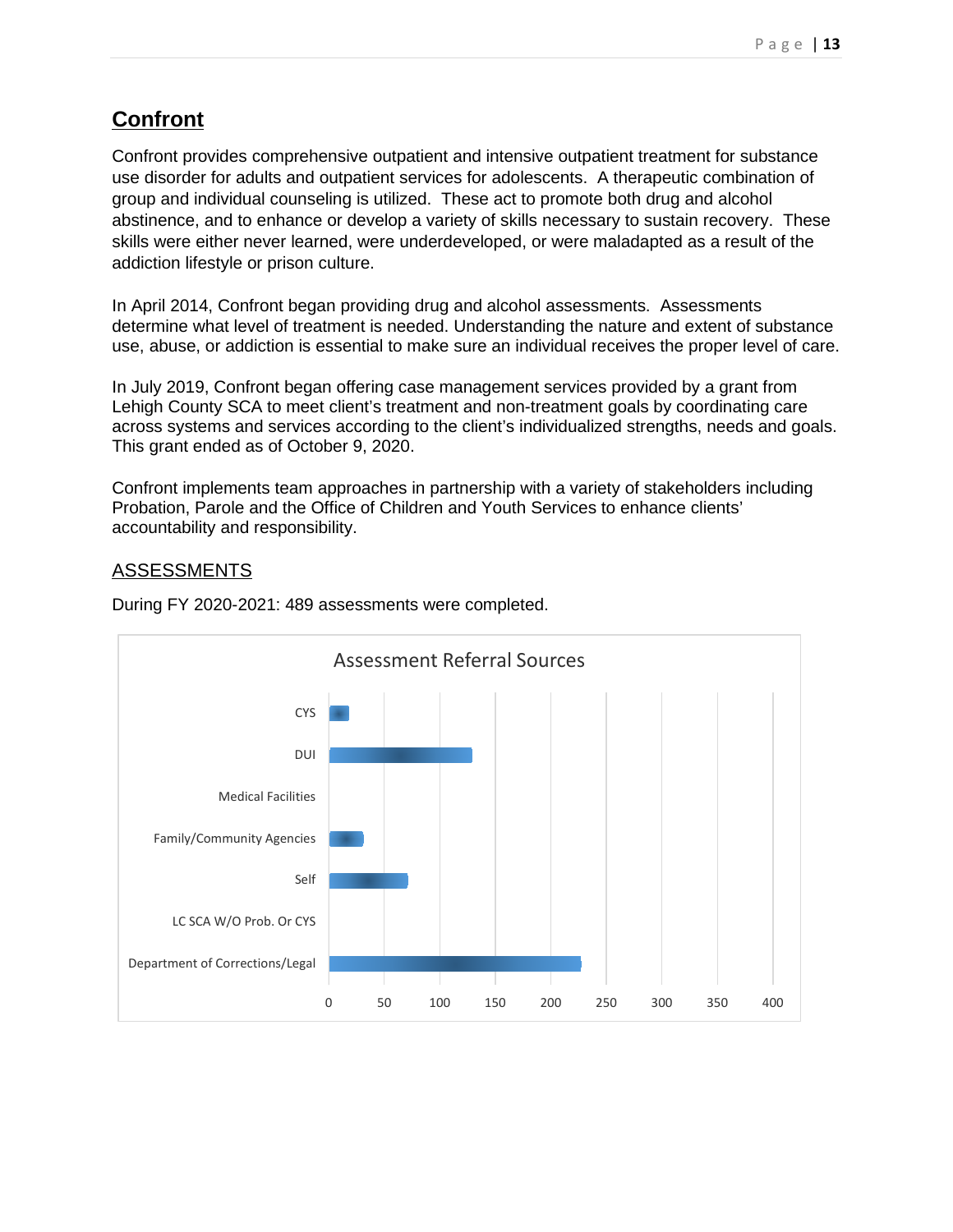#### ADMISSIONS/DISCHARGES:

There were 274 clients admitted into the program and 284 discharges, which are outlined below. Out of the 284 discharges, 39 people were discharged within their first 30 days of treatment. FY 2020-2021 saw a 46% completion rate which remained the same as last year.

### POSITIVE RESULTS DURING TREATMENT

Confront uses several indicators to chart a client's progress during treatment. The outcomes measured are (total of 245 admitted adults): safe/stable housing (241 adults), violence-free (243 adults), drug-free (175 adults), crime-free (243 adults).



### CHALLENGES

This fiscal year 2020-2021 Confront's challenge was providing services, such as (assessments and treatment) during a pandemic. COVID-19 had caused hardships whether it was accessing treatment for those who had assessments that needed a higher level of care, attending treatment through tele-health, and keeping staff and clients safe while abiding by COVID-19 restrictions. Due to these hardships it has impacted Confront's staffing and availability in order to serve the community in a timely manner when it comes to providing assessments.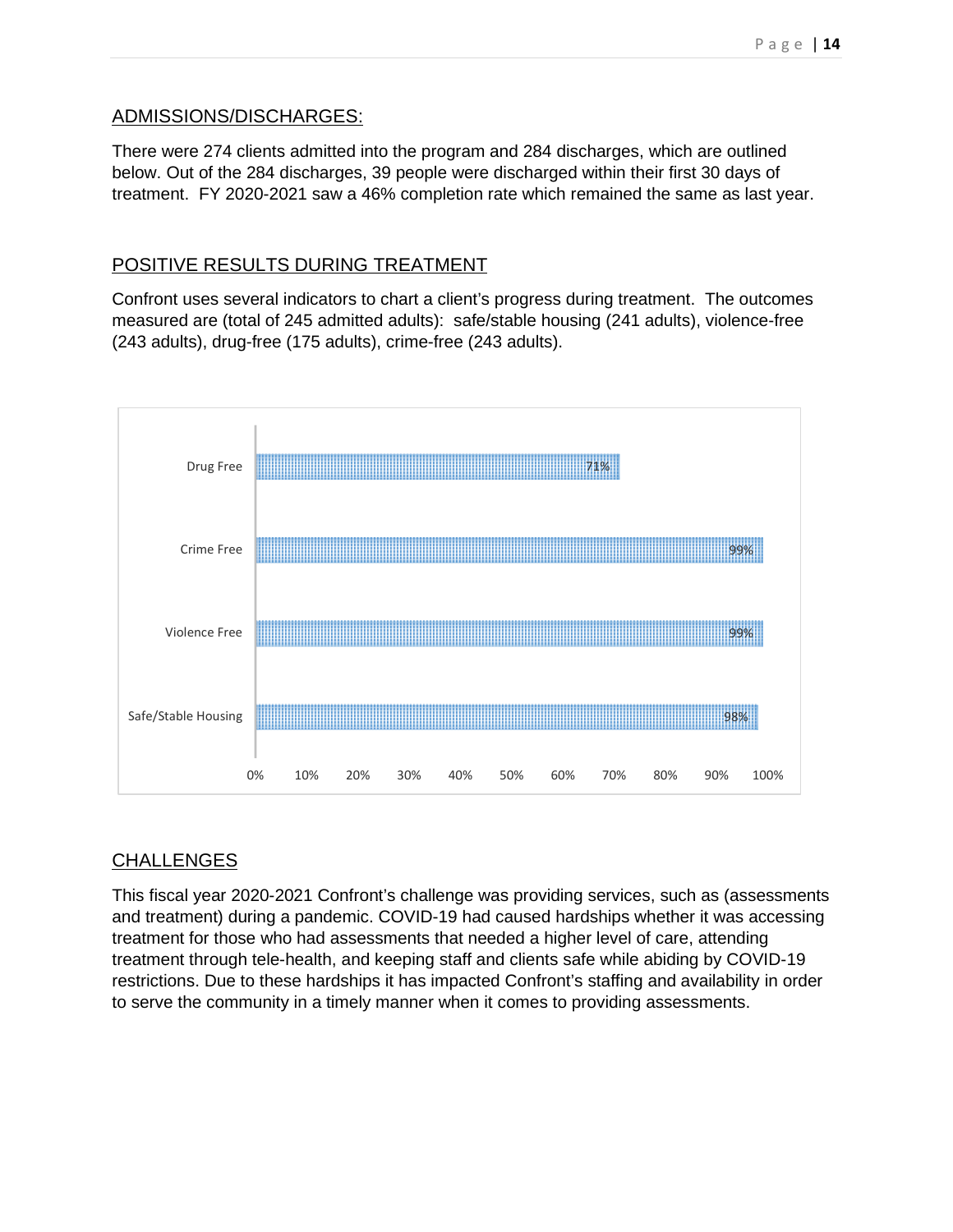#### ACCOMPLISHMENTS

Confront has provided the option of tele-health via video or phone, as well as coming in person to receive services. Having these options has allowed us to support the client's needs and comfort levels during the pandemic.

Confront has introduced new groups for our IOP and OP client's by utilizing the Matrix model. This model has created structure and productive conversations for our client's to participate in. Our groups no longer blend our IOP and OP clients, which gives our client's the opportunity to be surrounded by other individuals who have similar needs in their recovery.

In October of 2020 the Center of Excellence relocated to our facility. This collaboration allowed our clients to receive several services in one location and minimized the no show rate when doing "warm hand offs."

Confront now accepts, offers or works closely with the COE and Clean Slate to provide three forms of MAT; Vivitrol, Suboxone and Sublocade to our opiate use disorder clients.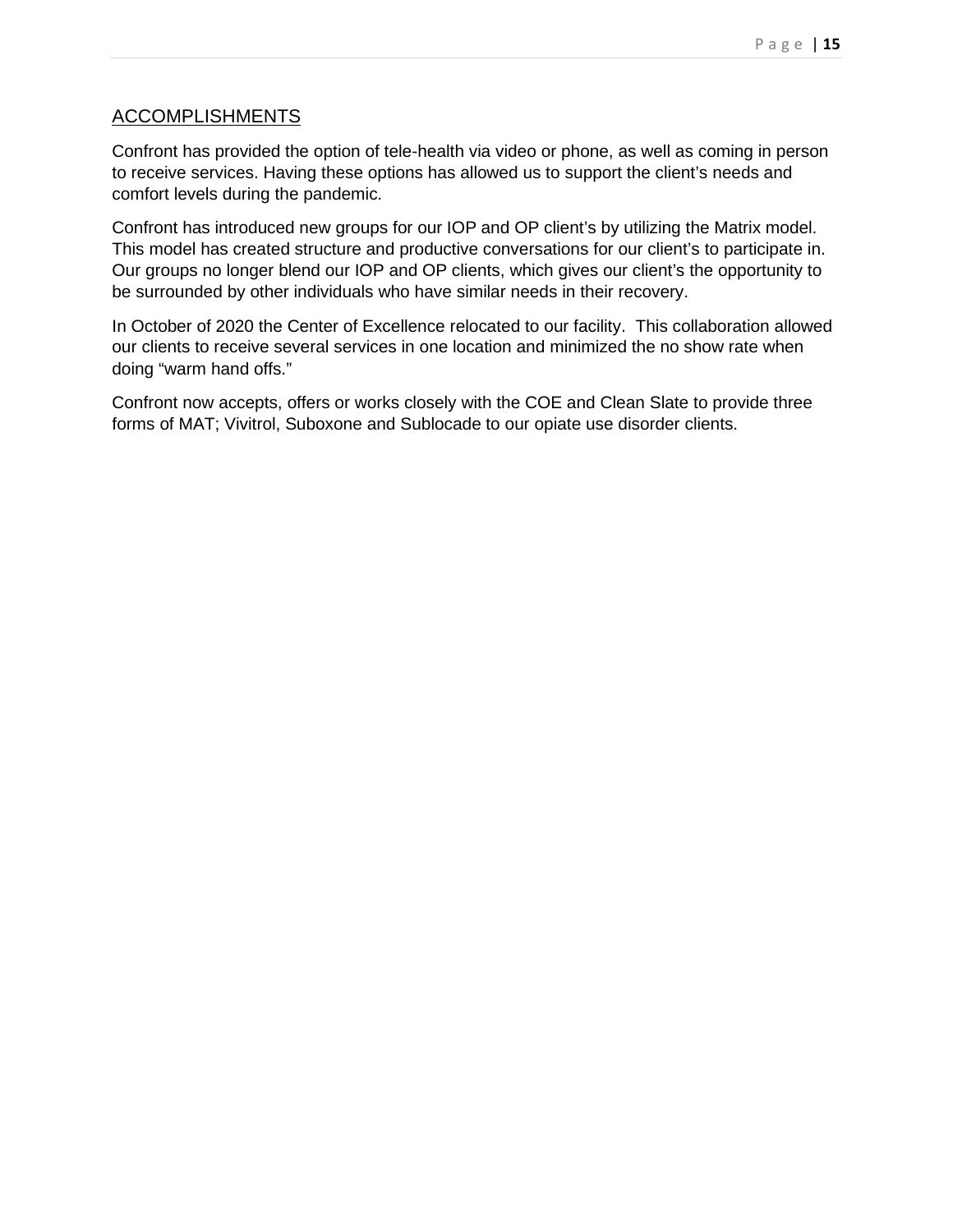# **Treatment Continuum Alternative Program (TCAP)**

TCAP, now in the twenty second year of funding from PCCD, is a program that gives eligible level two, three and four, non-violent offenders the possibility of diversion from jail to treatment. It requires offenders to make a significant commitment to a 22-month treatment continuum, consisting of the following: up to: 6 months of residential addiction treatment, 4 months of halfway home treatment, and 2 months of intensive outpatient treatment. This is followed by 8 months of traditional outpatient treatment.

In addition to treatment and habilitation, the continuum is supported by a regimen of accountability and management aimed at public safety, utilizing intensive probation supervision, electronic monitoring, a dedicated case manager and urine testing services.

The model provides a solid foundation for recovery while effectively excluding those simply seeking leniency from the criminal justice system. Throughout this fiscal year:

8 completed the residential phase including re-entry (HWH)

- 16 completed the outpatient phase.
- 28 completed the entire 22 month program

# **Richard S. Csandl Recovery House**

Treatment Trends owns and operates the Richard S. Csandl (RSC) Recovery House, an 11 bed, all male transitional living facility created and developed to facilitate continuing recovery for individuals who have completed intensive treatment. The Recovery House does not provide treatment, but does provide a safe, substance-free environment. This environment is conducive to sustaining recovery, aftercare plans, and employment responsibilities, while keeping living expenses and housing responsibilities minimal.

While living at the RSC Recovery House, residents are strongly encouraged to participate in community support groups (AA, NA, CA). Residents are required to work, if able; remain current with rent payments; fulfill their aftercare plans as developed prior to admission; and to participate in activities and chores in the house.

During this fiscal year, The Recovery House served a total of 28 individuals, which was neither an increase or decrease from last fiscal year. This number represents an average utilization of 70%, a decrease of 3%. The average length of stay for FY 2020-2021 was 67 days, an increase of 8 days over last year.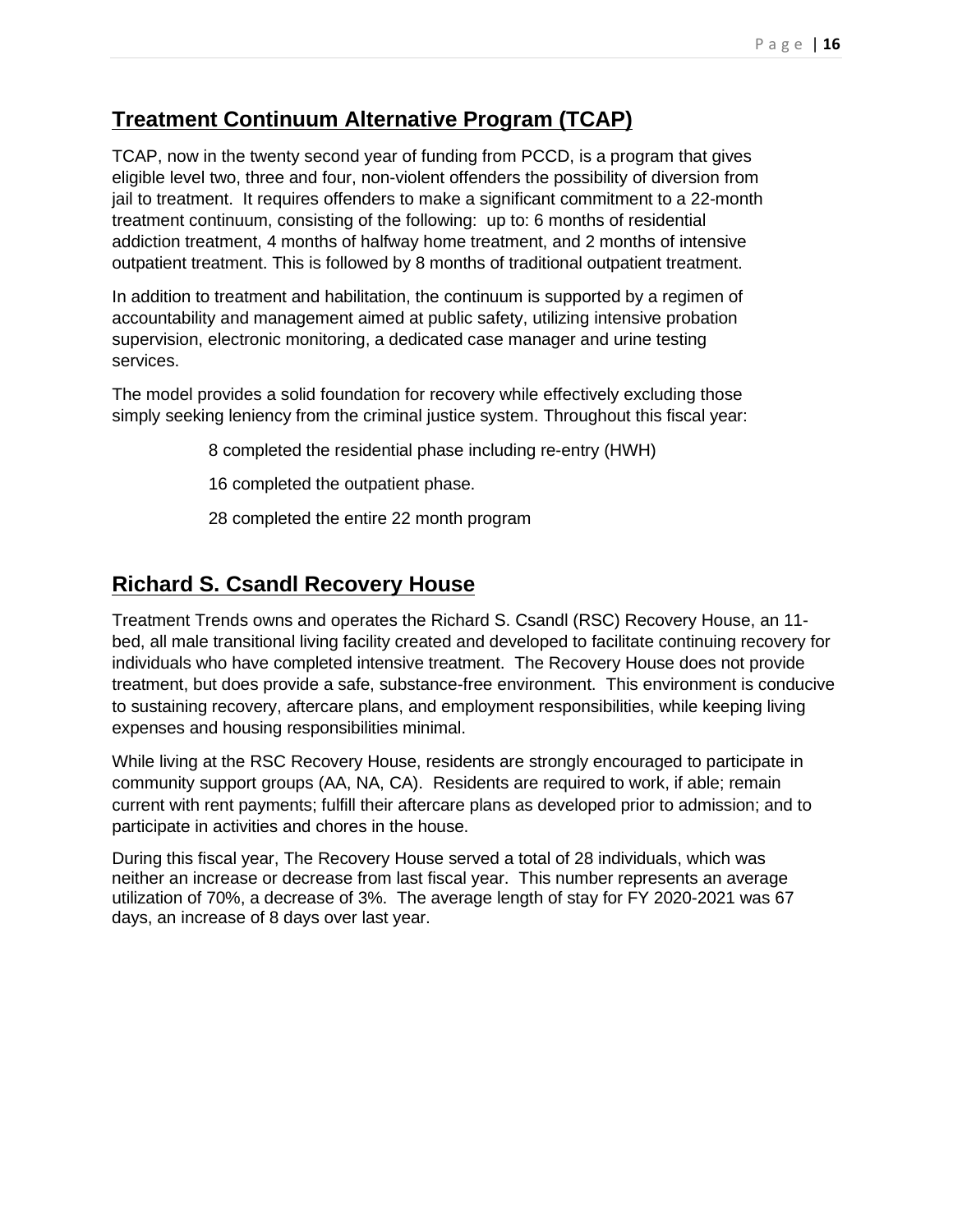# **Treatment Trends Center of Excellence for Opioid Use Disorder**

In February 2017, the Treatment Trends' Center for Excellence (COE) began providing services with grant funding from the Pennsylvania Department of Human Services. On July 1, 2019, the COE transitioned to billing Physical Health and Behavioral Health HealthChoices Managed Care Organizations for case management and recovery support services. In October, 2020, the COE moved from its office in the Halfway Home of the Lehigh Valley to the Confront facility at 1130 Walnut Street in Allentown. COE operates both as a walk in center for members of the community seeking access to treatment, as well as a provider of case management, recovery support, and coordination of Medication Assisted Treatment for TTI clients.

During FY 2020-2021, the COE provided billable services for 183 unduplicated individuals. The COE remained operational throughout the pandemic, although the number of individuals served was affected by COVID as well as by the COE's move from the Halfway Home to Confront in October 2020.

The COE has been instrumental in coordinating Medication Assisted Treatment for Treatment Trends clients. The COE also maintained an open door policy to assist people walking in and needing access to treatment. Treatment Trends is examining the best path forward for the COE based on the needs of our clients and the community.

# **Allentown Center for Recovery**

Treatment Trends submitted a proposal to Lehigh County Drug and Alcohol in fall 2020 and was selected as one of two agencies to open a recovery center in Allentown. The Allentown Center for Recovery opened its doors in January 2021 in a temporary space in St. Johns UCC. The church is a neighbor to Keenan House and has been very supportive of the center's focus on recovery. TTI is a member of a planning committee convened by the Sacred Heart campus of St. Luke's University Health Network, to identify and secure a larger space for the recovery center in downtown Allentown.

With substance use still on the rise in our communities "The Center" Allentown Center for Recovery has expanded its outreach team to partner with human service agencies to provide services in the community. The partners have held numerous events where they've distributed care packages including Narcan, food, clothing and personal items to those in need. Every week, more community members are coming to The Center as they get to know the staff and recognize help is offered. Meetings at The Center have doubled in size as outreach initiatives have increased.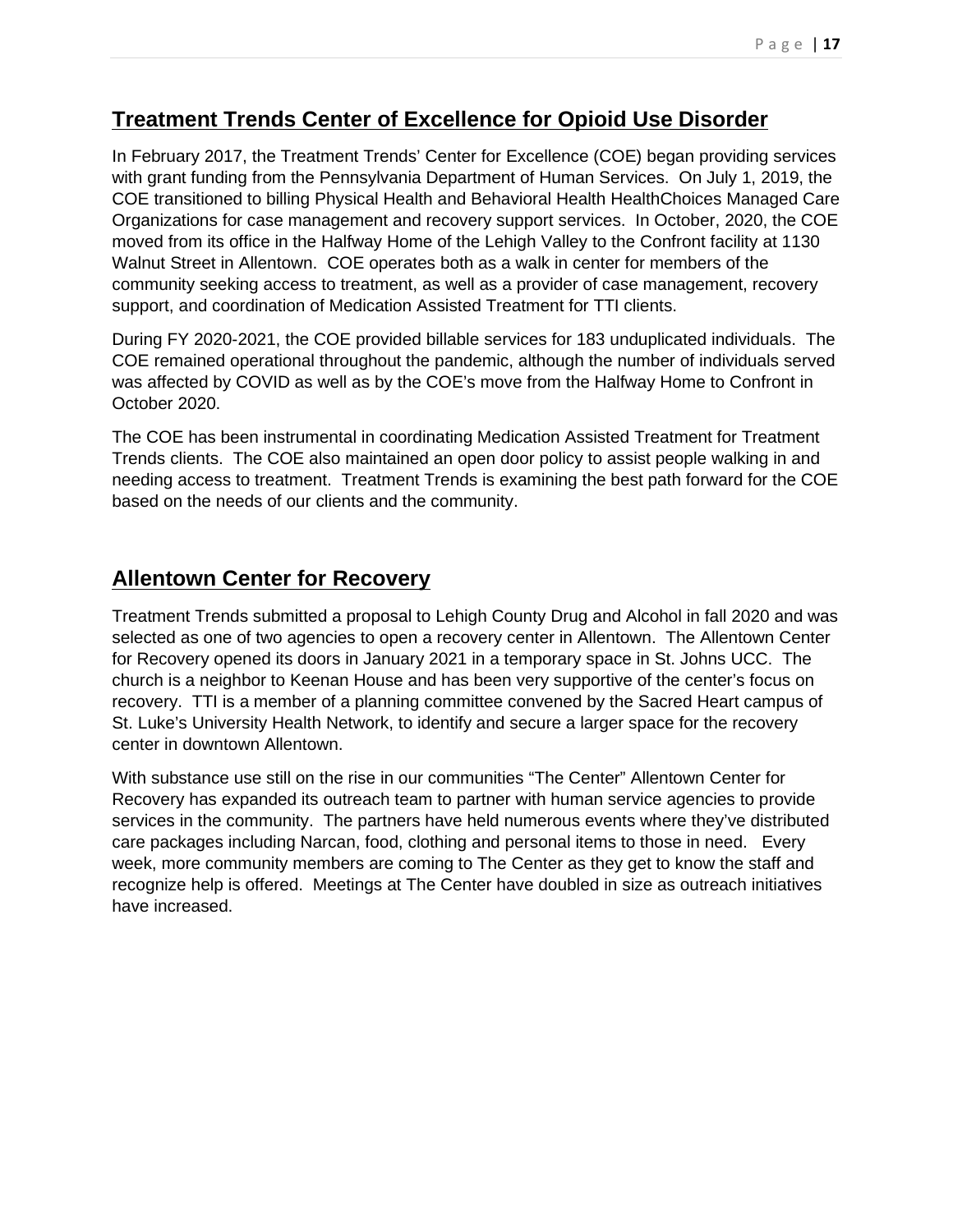# **Program – Funded Services Provided by Certified Recovery Specialists**

With funding from the Lehigh County Drug and Alcohol division, Treatment Trends has had the opportunity to deploy a diverse team of Certified Recovery Specialists (CRS) in various capacities. A CRS works with the Lehigh County Division of Drug and Alcohol and also with Lehigh County Office of Children and Youth Services.

CRS are also integral partners with the Blue Guardian, Allentown Outreach, and Upper Macungie HUB initiatives.

# **Blue Guardian Program**

The nationally-recognized Blue Guardian program was developed by the Lehigh County Single County Authority, the Lehigh County District Attorney's office and law enforcement from throughout Lehigh County to offer follow up services with individuals who have experienced an overdose on opioid/opiate narcotics and were revived by naloxone administered by officers from a local police department. A CRS accompanies a police officer from the area where the survivor resides to offer assistance to obtain treatment and provide information and support for those affected, including family members.

# **Outreach CRS Program**

The Outreach CRS program was developed by the Allentown Police Department and the Lehigh County Single County Authority to make connections with many of the city's most vulnerable individuals who are struggling with addiction and related challenges. The CRS search for people when they learn someone might be ready to embrace help. If necessary the CRS will transport an individual into a treatment center with an available bed. The CRS also work to develop relationships with the Allentown Police Department by attending ride-along with the officers, meeting them at community events and speaking at shift change in an effort to educate officers on addiction and recovery. The CRS will also work with families within the Community Centers to identify appropriate resources (medical, mental health, dental, food, shelter etc.) and assist in resource accessibility. The CRS work closely with the Street Medicine program, visiting homeless encampments and soup kitchens.

# **Upper Macungie HUB Program**

The Upper Macungie HUB program was developed by the Upper Macungie Police Department in conjunction with various Lehigh County agencies to offer follow up services to individuals who have met the parameters of referral after a team meeting. Individuals (adults) must have met risk criteria established by the team. A CRS accompanies a police officer in the area where individuals reside to offer assistance to obtain treatment and provide information and support for those affected, including family members.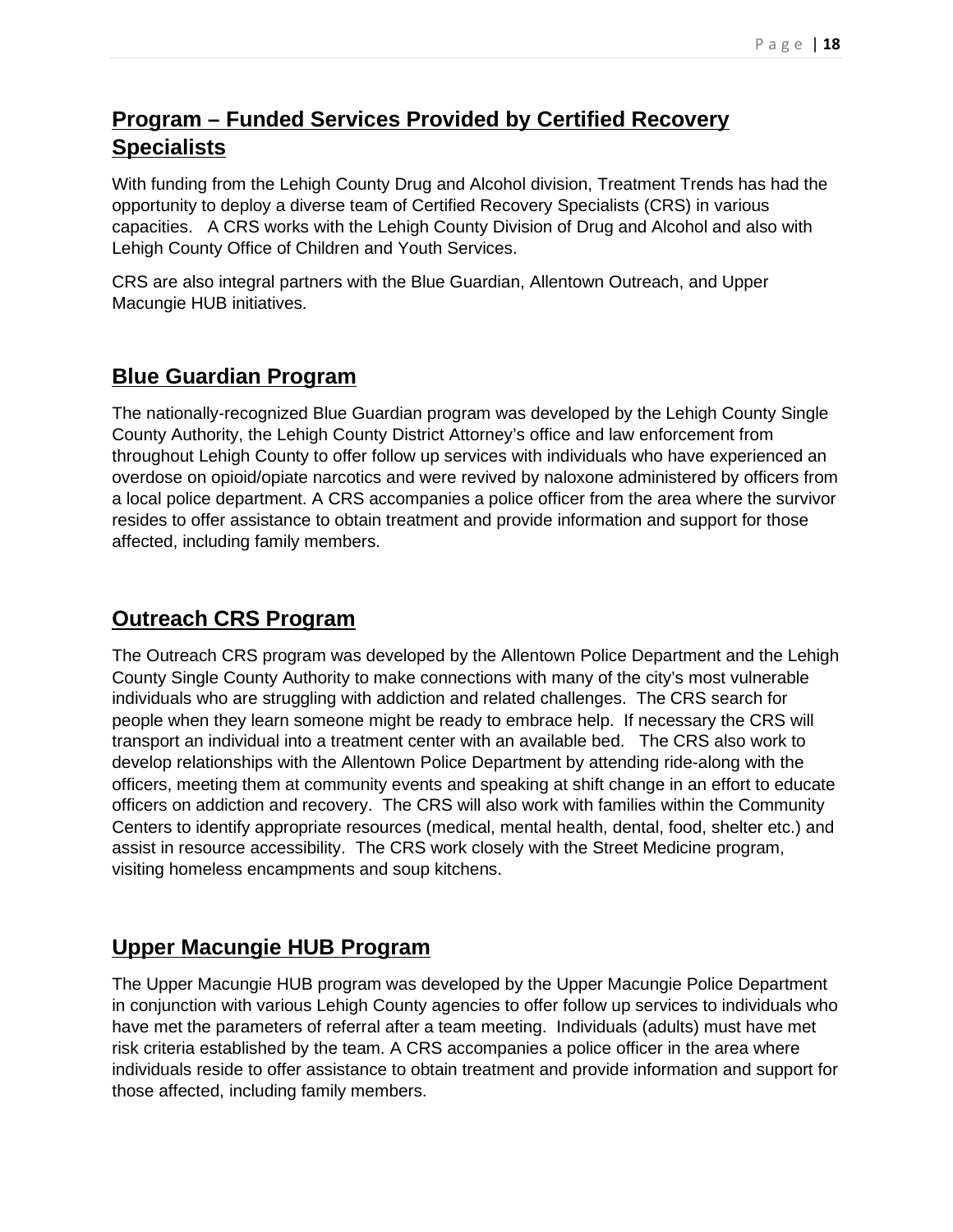# **Northampton County**

**TCAP** - Treatment Trends engaged in Northampton County Treatment Continuum Alternative to Prison (TCAP) case management beginning July 1, 2020. We began with a TCAP census of 37 participants receiving ongoing case management. There were 10 successful graduations; 4 new admissions; and 4 discharges. As of 7/1/2021 TCAP has integrated CRS with Case Management to provide access to the full continuum of recovery support services to the TCAP participants. The program utilizes Sync Recovery Community to allow for participants to engage in healthy, sober recreational activities once monthly as well as utilizing a CRS run recovery support group monthly.

**HERO** - Housing Emergency Response to Opioids/Stimulants Program began in Northampton County in January 2021. Since that time through a combination of case management and certified recovery specialist services, the program has helped over 140 clients. The program continues to grow and incorporates partnerships with local sober living houses, MAT providers, Drug & Alcohol and Mental Health providers as well as directly impacting the recovering community in a positive way.

**CATCH** - Beginning 2021/22 fiscal year, we have launched CATCH (Combatting Addiction through Connection and Healing) to work in partnership with Northampton County Hospitals to connect patients to appropriate services. Our model involves an embedded Certified Recovery Specialist as well as a dedicated Case Manager.

Community- Based Case Management Services have provided case management services through 137 community-based Level of Care Assessments and appropriate follow up. The case management team has grown to accommodate referrals from Northampton County Adult Probation; Children, Youth and Families; other community based programs (including but not limited to TCAP and HERO).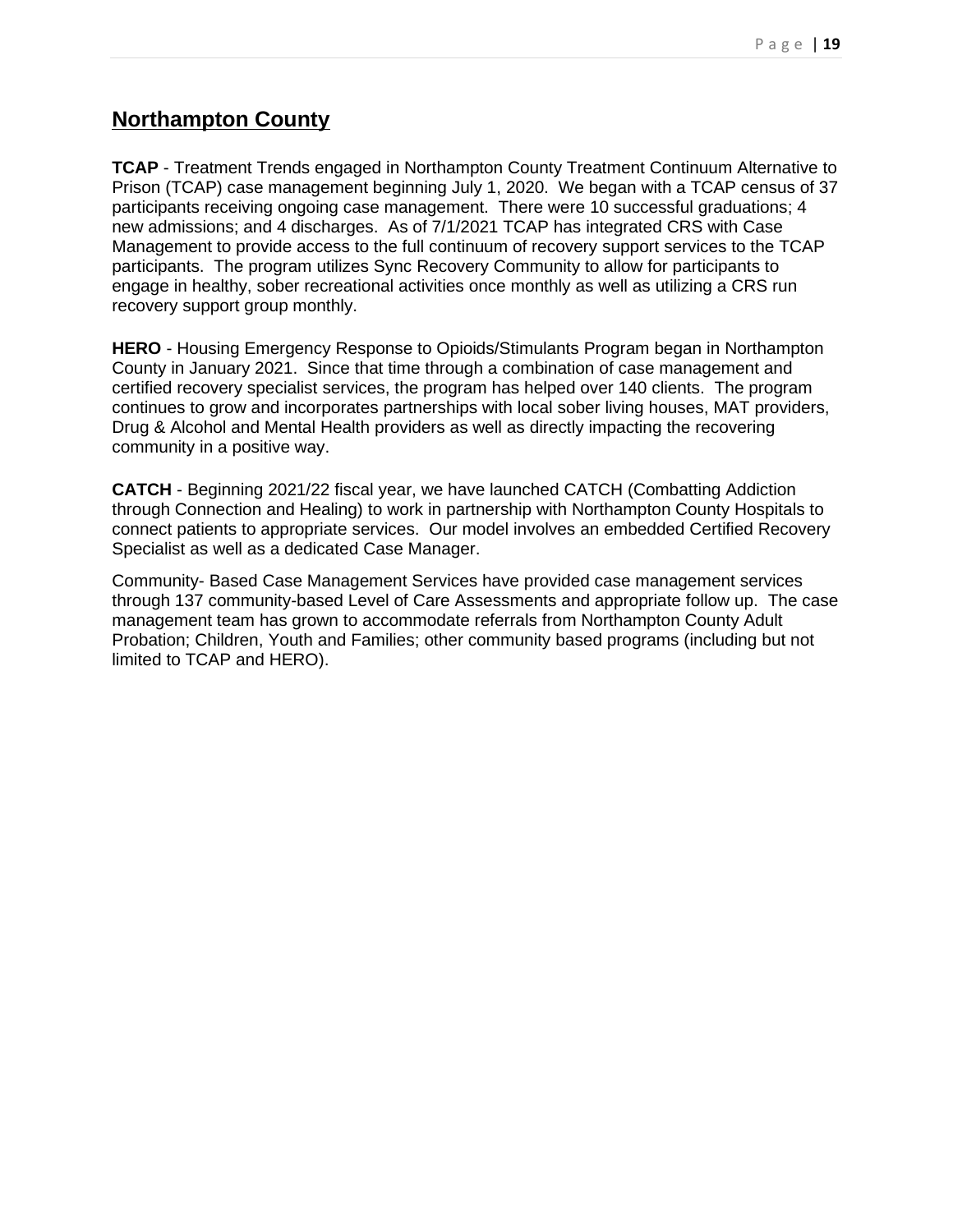# **Hope Center:**

Hope Center is committed to being an invaluable Recovery Resource Center for those seeking and maintaining long term sobriety. "Positive People Affecting Positive Change" is Hope Center's motto. The TCAP and PAIR staff, CRS's, Case Managers, along with Hope Center's personnel that the Northampton County Drug/Alcohol Unit and Treatment Trends Inc has put together is second to none. We are all proud and dedicated to serve the Recovery Community and Northampton County.

Hope Center opened its' doors on July 15<sup>th</sup> 2020. We occupied the  $2^{nd}$  floor at the Oasis Family Center, located at 3410 Bath Pike, Bethlehem, PA. during the pandemic. Within a months' time, Hope Center hosted 7 recovery based meetings both inside and outside the Oasis Center, practicing social distancing and utilizing masks.

Thanks to the collaborated efforts of Northampton County and Treatment Trends Inc, Hope Center moved to our permanent home located at 429 East Broad Street in Bethlehem on November  $25<sup>th</sup>$  2020. The Center provides two (2) large meeting rooms, along with a lounge area that doubles as a third meeting room.

Hope Center currently hosts 23 recovery based meetings on a weekly basis. Meetings include Narcotics Anonymous, Alcohol Anonymous, Heroin Anonymous, Y12SR Yoga, Men's Life Skills, Caduceus Meeting (Medical Professionals only), Recovery Journaling, and a Creative Arts Class. Hope Center also works closely with SYNC Recovery, offering weekly hikes and outdoor activities. In meetings alone, Hope Center averages approximately 380 people per week.

There are three (3) programs that run out of the Hope Center as well. TCAP (Treatment Continuum Alternative to Prison) works closely with Recovery Court Clients. We offer Case Management and Recovery Support, assisting clients to navigate the balance between living a successful life while remaining compliant with probation requirements. The PAIR Program (Police Aiding In Recovery) works directly with Police Departments in Northampton County, offering officers an invaluable resource. Finally, the CATCH Program (Combating Addiction Through Connection and Healing) offers CRS and Case Management services to Hospitals in Northampton County.

Hope Center has been involved in a number of events. In December 2020, Hope Center ran a Coat Drive. All of the proceeds were donated to local shelters in Northampton County. We also collaborated with Pyramid Alumni Association with a Toy Drive. We sponsored twelve (12) families who were either in treatment or recently graduated from treatment. These families received boxes of donated toys for their young ones.

Hope Center hosted an Art Show for a Recovery Court Client in February 2021. Eighty-Five (85) pieces of art were displayed within the center. Snacks and water were provided for the 140 guests that attended. Half of the proceeds were donated to Safe Harbor. In January 2021 a beautiful mural was painted in our hallway in memory of Tommy H. The mural was presented to his family, over 50 family and friends celebrated his life. Hope Center co-hosted a Recovery Speaker Jam Picnic in June 2021. Over 150 individuals celebrated recovery with great food and fellowship.

Hope Center has been and will continue to break the "stigma" of addiction. We are a presence in our community and will continue to work with community leaders and local officials. Hope Center is committed to the Recovery Community and truly grateful for Treatment Trends Inc and Northampton County Drug and Alcohol Unit. Without their collaborated efforts and dedication to the Recovery Community none of this would be possible.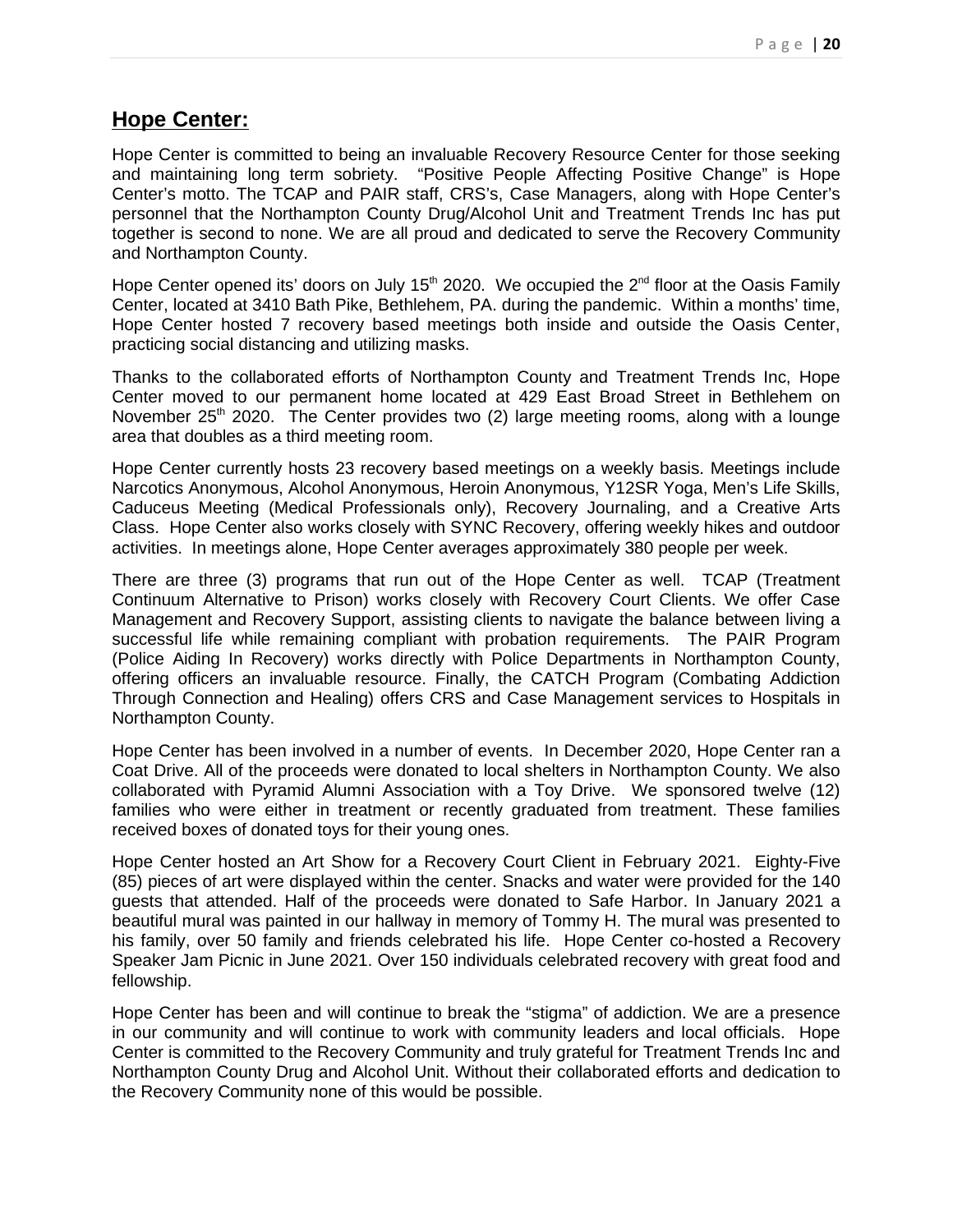#### **Fiscal Year 2020-2021 Donors to Treatment Trends, Inc.**

- A & S HVAC, Inc. **A & S HVAC, Inc.** Jesse Larrimer Kelly L. Blaner **Darren L. Lepage** Mr. & Mrs. John Bury **Robert & Cathy McCormick** Cathy McCormick Client First Foundation Fund Nova Supply and Nova Supply Maynard Cressman David A. Quier John & Leslie Dillensnyder Noberting and Steven Roberting Steven Roberting and Steven Roberting and Steven Roberting and Steven Roberting and Steven Roberting and Steven Roberting and Steven Roberting and Steven Roberting David Escott **Mike & Linda Rosenfeld Frank J. Ford April Shiber Contract April Shiber April Shiber April Shiber April Shiber April Shiber April Shiber April Shiber April Shiber April Shiber April Shiber April Shiber April Shiber Apr** Lisa Herman South Whitehall Township
- Nancy Kahn Mr. & Mrs. David Thor Straten-Mohr Ed & Mary Youtz

#### **Memorial Donations**

Lee Berkley Patrisha & Tony Garges John Krisch Stefan & Joanne Cihylik Valerie Cihylik **In Memory of Thomas Scholl In Memory of Robert Gilfert** Monica Friess Josephine & Dennis Scholl Julia Johnson Dr. Alan Mittleman Nikki Merkle-Gilfert David & Katie Nolte **In Memory of Jason Boyle** Mary Louise Scarf William Bechtold May Stauffer

**In Memory of Anita Goldman In Memory of Joshua Kichline In Memory of Brian Rotkowski** 

#### **With Sincere Appreciation to:**

- Muhlenberg College for donating computer equipment
- Cloud Services Center for donating phone equipment
- Synchronicity Recovery Foundation for donating to the Hope Center
- Irene "Mom" Librach for hosting a yard sale to benefit the Treatment Trends COE
- Paychex for donating coats for Halfway Home of the LV clients
- Volunteer Center of the Lehigh Valley for donating cloth face masks

#### **Fiscal Year 2020-2021 Grants Awarded**

Harry C. Trexler Trust The Century Fund PA Department of Drug and Alcohol Programs Treatment Trends Foundation PCPA Worker's Compensation Trust Two Rivers Health & Wellness Foundation PNC Bank



Treatment Trends gratefully accepts donations to help defray costs of client care. Donors may designate their gift in memory of a loved one or to honor an individual's recovery. **Mail contributions to: Treatment Trends, 24 South 5th Street PO 685 Allentown, PA 18105 or securely online: http://www.treatmenttrends.org/index.php/donate1**

> **The official registration and financial information of Treatment Trends, Inc. may be obtained from the Pennsylvania Department of State by calling toll-free, within Pennsylvania, 1-800-732-0999. Registration does not imply endorsement.**